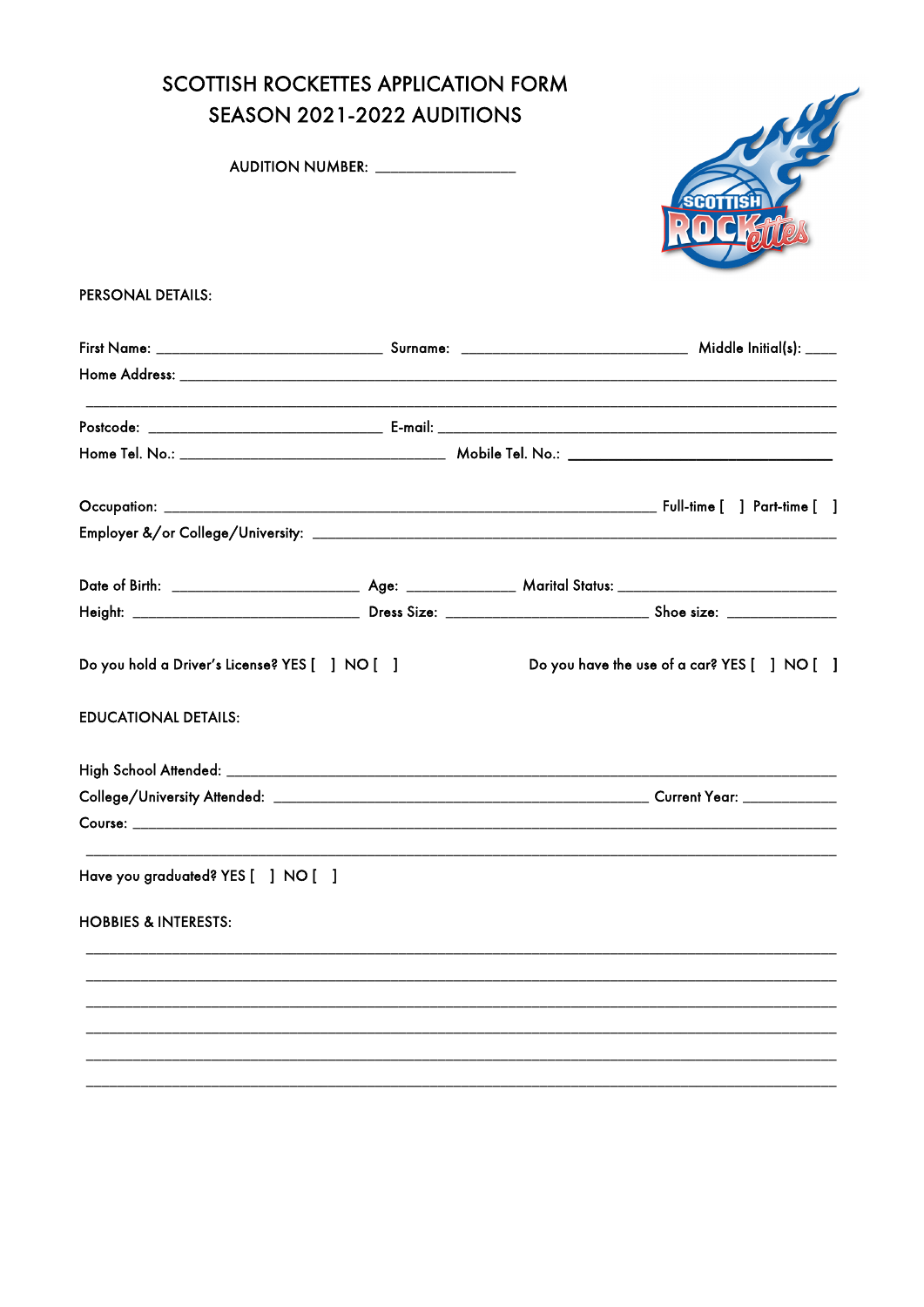| Can you tumble? Please give details below (please note: this is not a requirement but will be considered advantageous)<br>Do you have any other talents or experience? i.e. can you sing or have drama or musical theatre experience? (as with the<br>tumbling skills these are not a requirement but may be a definite bonus)                                                                                                                                          | Please list all types of dance you have been trained in and any dance qualifications. |  |
|-------------------------------------------------------------------------------------------------------------------------------------------------------------------------------------------------------------------------------------------------------------------------------------------------------------------------------------------------------------------------------------------------------------------------------------------------------------------------|---------------------------------------------------------------------------------------|--|
|                                                                                                                                                                                                                                                                                                                                                                                                                                                                         |                                                                                       |  |
|                                                                                                                                                                                                                                                                                                                                                                                                                                                                         |                                                                                       |  |
|                                                                                                                                                                                                                                                                                                                                                                                                                                                                         |                                                                                       |  |
|                                                                                                                                                                                                                                                                                                                                                                                                                                                                         |                                                                                       |  |
|                                                                                                                                                                                                                                                                                                                                                                                                                                                                         |                                                                                       |  |
|                                                                                                                                                                                                                                                                                                                                                                                                                                                                         |                                                                                       |  |
|                                                                                                                                                                                                                                                                                                                                                                                                                                                                         |                                                                                       |  |
|                                                                                                                                                                                                                                                                                                                                                                                                                                                                         |                                                                                       |  |
| Do you hold your teaching qualification in dance? YES [] NO []<br>PROFESSIONAL EXPERIENCE:<br>Have you ever performed professionally? YES [ ] NO [ ]<br>If yes, please provide details:<br>Have you ever been in a professional dance/cheerleading/gymnastic squad? YES [] NO []<br>In one sentence, please define why you would like to be a Scottish Rockettes dancer:<br>What do you feel you would contribute as a member of the Scottish Rockettes Pro-Dance Team? |                                                                                       |  |
|                                                                                                                                                                                                                                                                                                                                                                                                                                                                         |                                                                                       |  |
|                                                                                                                                                                                                                                                                                                                                                                                                                                                                         |                                                                                       |  |
|                                                                                                                                                                                                                                                                                                                                                                                                                                                                         |                                                                                       |  |
|                                                                                                                                                                                                                                                                                                                                                                                                                                                                         |                                                                                       |  |
|                                                                                                                                                                                                                                                                                                                                                                                                                                                                         |                                                                                       |  |
|                                                                                                                                                                                                                                                                                                                                                                                                                                                                         |                                                                                       |  |
|                                                                                                                                                                                                                                                                                                                                                                                                                                                                         |                                                                                       |  |
|                                                                                                                                                                                                                                                                                                                                                                                                                                                                         |                                                                                       |  |
|                                                                                                                                                                                                                                                                                                                                                                                                                                                                         |                                                                                       |  |
|                                                                                                                                                                                                                                                                                                                                                                                                                                                                         |                                                                                       |  |
|                                                                                                                                                                                                                                                                                                                                                                                                                                                                         |                                                                                       |  |
|                                                                                                                                                                                                                                                                                                                                                                                                                                                                         |                                                                                       |  |
|                                                                                                                                                                                                                                                                                                                                                                                                                                                                         |                                                                                       |  |
|                                                                                                                                                                                                                                                                                                                                                                                                                                                                         |                                                                                       |  |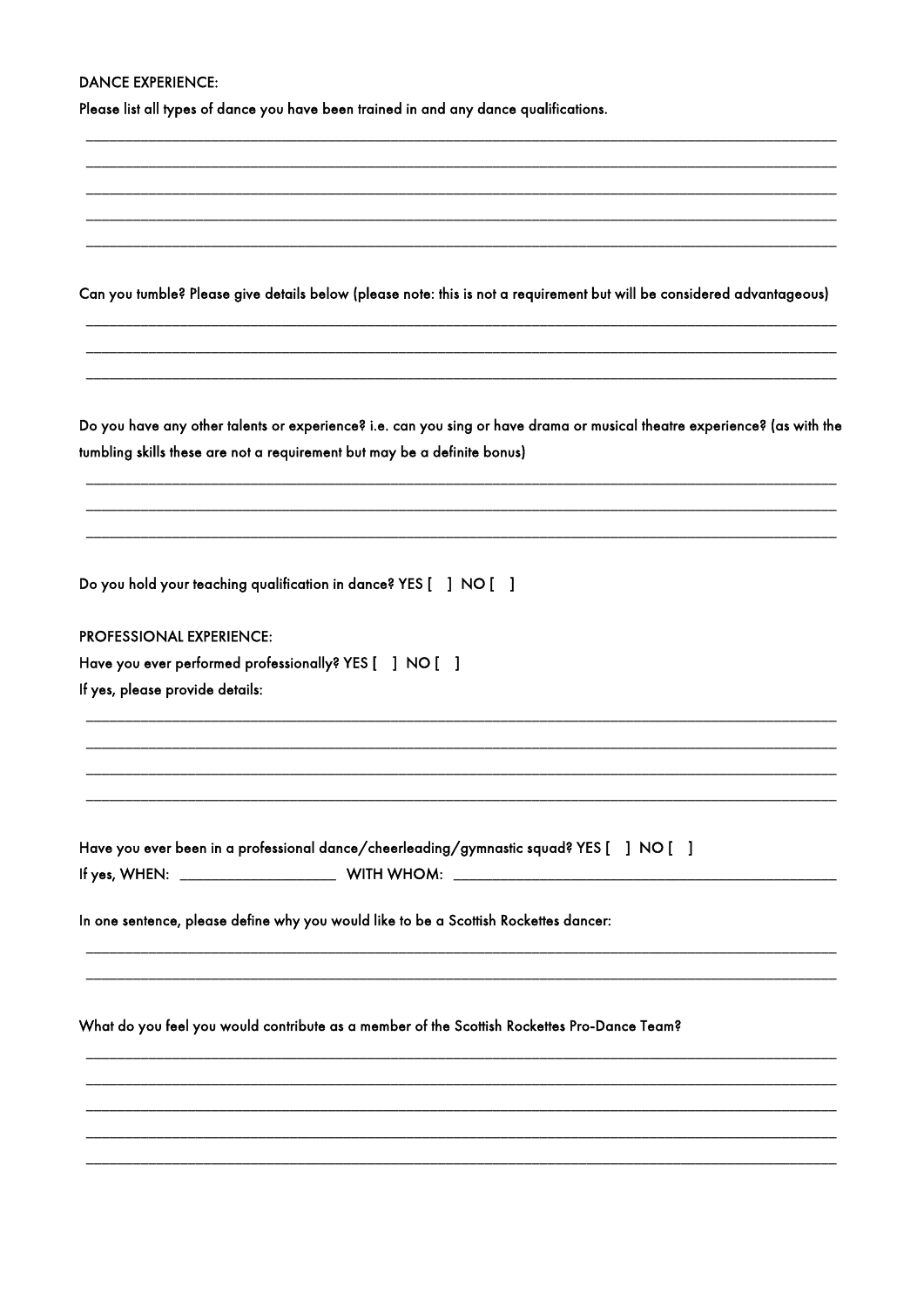#### AVAILABILITY FOR REHEARSALS AND PROMOTIONS:

| <b>MONDAY</b>   | $Day$ $\vert$         | $Night[$ ] |
|-----------------|-----------------------|------------|
| <b>TUESDAY</b>  | $Day$ $\vert$ $\vert$ | Night [ ]  |
| WEDNESDAY       | Day [ ]               | $Night[$ ] |
| <b>THURSDAY</b> | Day [ ]               | Night [ ]  |
| <b>FRIDAY</b>   | $Day$ $\vert$ $\vert$ | Night[     |
| <b>SATURDAY</b> | Day [ ]               | $Night[$ ] |
| <b>SUNDAY</b>   | Day <sub>1</sub>      | Night [    |

**COMMENTS** 

Is there any personal information that you think the Scottish Rockettes management should be made aware of which may result in adverse attention for the squad? e.g. have you ever been arrested, done any glamour modelling etc?

\_\_\_\_\_\_\_\_\_\_\_\_\_\_\_\_\_\_\_\_\_\_\_\_\_\_\_\_\_\_\_\_\_\_\_\_\_\_\_\_\_\_\_\_\_\_\_\_\_\_\_\_\_\_\_\_\_\_\_\_\_\_\_\_\_\_\_\_\_\_\_\_\_\_\_\_\_\_\_\_\_\_\_\_\_\_\_\_\_\_\_\_\_\_\_\_ \_\_\_\_\_\_\_\_\_\_\_\_\_\_\_\_\_\_\_\_\_\_\_\_\_\_\_\_\_\_\_\_\_\_\_\_\_\_\_\_\_\_\_\_\_\_\_\_\_\_\_\_\_\_\_\_\_\_\_\_\_\_\_\_\_\_\_\_\_\_\_\_\_\_\_\_\_\_\_\_\_\_\_\_\_\_\_\_\_\_\_\_\_\_\_\_ \_\_\_\_\_\_\_\_\_\_\_\_\_\_\_\_\_\_\_\_\_\_\_\_\_\_\_\_\_\_\_\_\_\_\_\_\_\_\_\_\_\_\_\_\_\_\_\_\_\_\_\_\_\_\_\_\_\_\_\_\_\_\_\_\_\_\_\_\_\_\_\_\_\_\_\_\_\_\_\_\_\_\_\_\_\_\_\_\_\_\_\_\_\_\_\_

#### HOW DID YOU HEAR ABOUT THE SCOTTISH ROCKETTES AUDITIONS?

Radio, Newspaper, Flyer, Internet, Friend etc.: \_\_\_\_\_\_\_\_\_\_\_\_\_\_\_\_\_\_\_\_\_\_\_\_\_\_\_\_\_\_\_\_

I, the undersigned, agree that all the above information is correct:

| YOUR SIGNATURE: | <b>DATE</b><br>. .<br><i>.</i> |  |
|-----------------|--------------------------------|--|

# THIS APPLICATION MUST BE FULLY COMPLETED AND E-MAILED TO [INFO@SCOTTISHROCKETTES.COM](mailto:INFO@SCOTTISHROCKETTES.COM) IN ORDER TO BE PROCESSED

### YOU MUST BE AT LEAST 18 YEARS OF AGE BY SUNDAY 26th SEPTEMBER 2021

## APPLICATIONS MUST BE SUBMITTED WITH TWO PHOTOS – ONE HEAD-SHOT & ONE FULL-LENGTH IN LEOTARD/DANCE ATTIRE AND 45sec VIDEO FOOTAGE OF DANCE ABILITY

### SUCCESSFUL APPLICANTS MUST BRING PHOTO ID TO THEIR CONFIRMED AUDITION